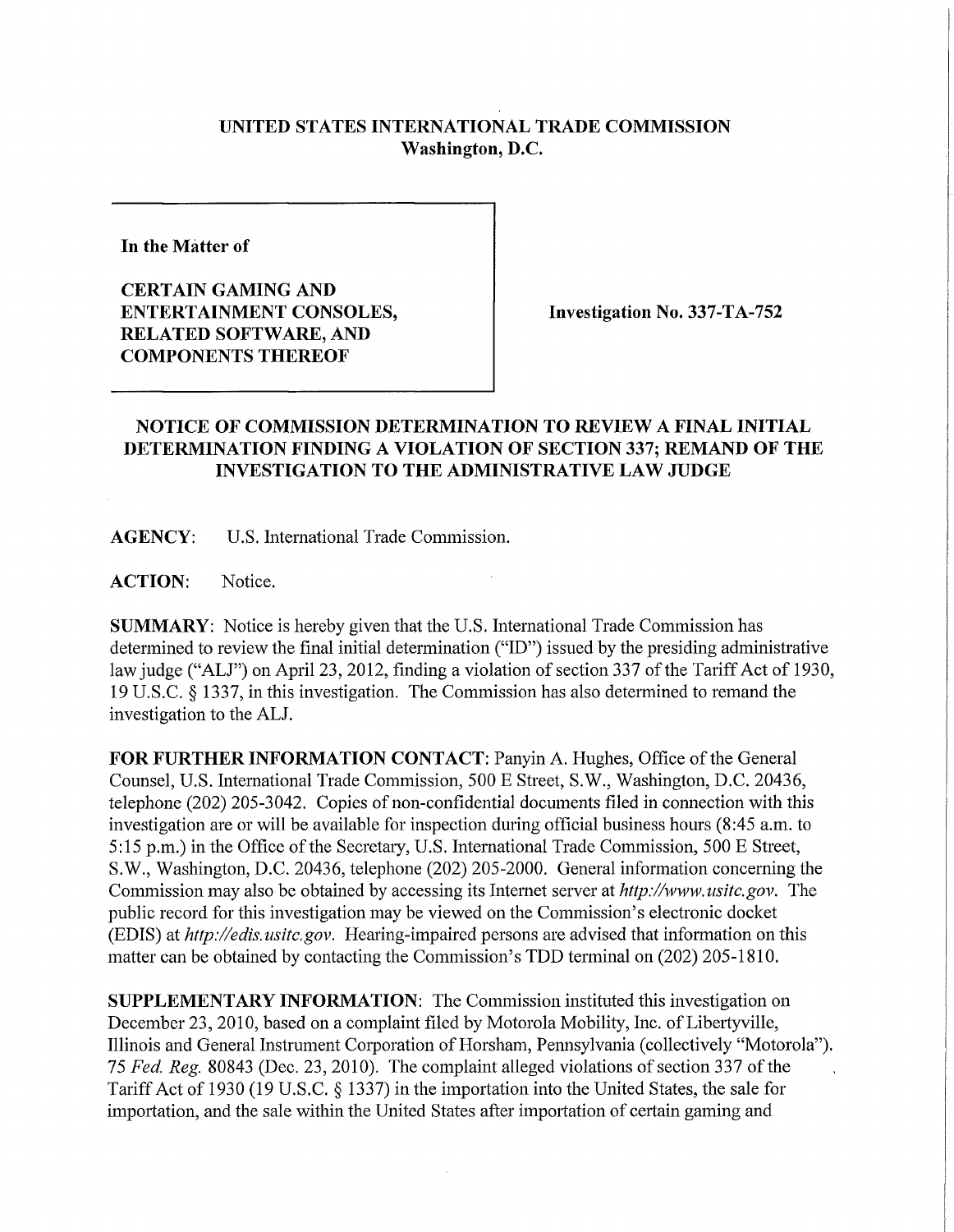entertainment consoles, related software, and components thereof by reason of infringement of various claims of United States Patent Nos. 6,069,896 ("the '896 patent"); 7,162,094 ("the '094 patent"); 6,980,596 ("the '596 patent"); 5,357,571 ("the '571 patent"); and 5,319,712 ("the '712 patent"). The notice of investigation named Microsoft Corporation of Redmond, Washington ("Microsoft") as the sole respondent. The notice of investigation named the Office of Unfair Import Investigations ("OUII") as a party in the investigation. *See* 75 *Fed. Reg.* 80843 (Dec. 23, 2010). OUII, however, withdrew from participation in accordance with the Commission's Strategic Human Capital Plan. *See* 75 *Fed, Reg.* 80843 (2010); Letter from OUII to the Administrative Law Judge (Mar. 3, 2011).

On April 23, 2012, the ALJ issued his final ID, finding a violation of section 337 by Microsoft. Specifically, the ALJ found that the Commission has subject matter jurisdiction: *in rem jurisdiction* over the accused products and *in personam* jurisdiction over the respondent. The ALJ also found that the importation requirement of section 337 (19 U.S.C. § 1337(a)(1)(B)) has been satisfied. Regarding infringement, the ALJ found that Microsoft's accused products directly infringe claims 1 and 12 of the '896 patent; claims 7, 8, and 10 of the '094 patent; claim 2 of the '596 patent; and claims 12 and 13 of the '571 patent. *Id,* at 330. The ALJ, however, found that the accused products do not infringe asserted claims 6, 8, and 17, of the '712 patent. With respect to invalidity, the ALJ found that the asserted claims of the '896, '094, '571, '712 patents and claim 2 of the '596 patent were not invalid. However, he found asserted claim 1 of the '596 patent invalid for anticipation. He also found that Microsoft failed to prevail on any of its equitable defenses and that Microsoft failed to establish that Motorola's alleged obligation to provide a license on reasonable and nondiscriminatory terms ("RAND") precluded a finding of violation of section 337. The ALJ finally concluded that an industiy exists within the United States that practices the '896, '094, '571, '596 and '712 patents as required by 19 U.S.C. § 1337(a)(2).

On May 7, 2012, Microsoft filed a petition for review of the ID. That same day, Motorola filed a petition and contingent petition for review. On May 15, 2012, the parties filed responses to the various petitions and contingent petition for review.

On June 8, 2012, Microsoft filed a post-RD statement on the public interest pursuant to Commission Rule 201.50(a)(4). Several non-parties also filed public interest statements in response to the post-RD Commission Notice issued on May 15, 2012. *See 11 Fed, Reg.* 28621- 22 (May 15,2012).

On June 22, 2012, Microsoft filed a motion for partial termination of the investigation. Specifically, Microsoft moved for termination of the '094 and '596 patents from the investigation based on facts alleged in the motion.

Having examined the record of this investigation, including the ALJ's final ID, the petitions for review, and the responses thereto, the Commission has determined to review the